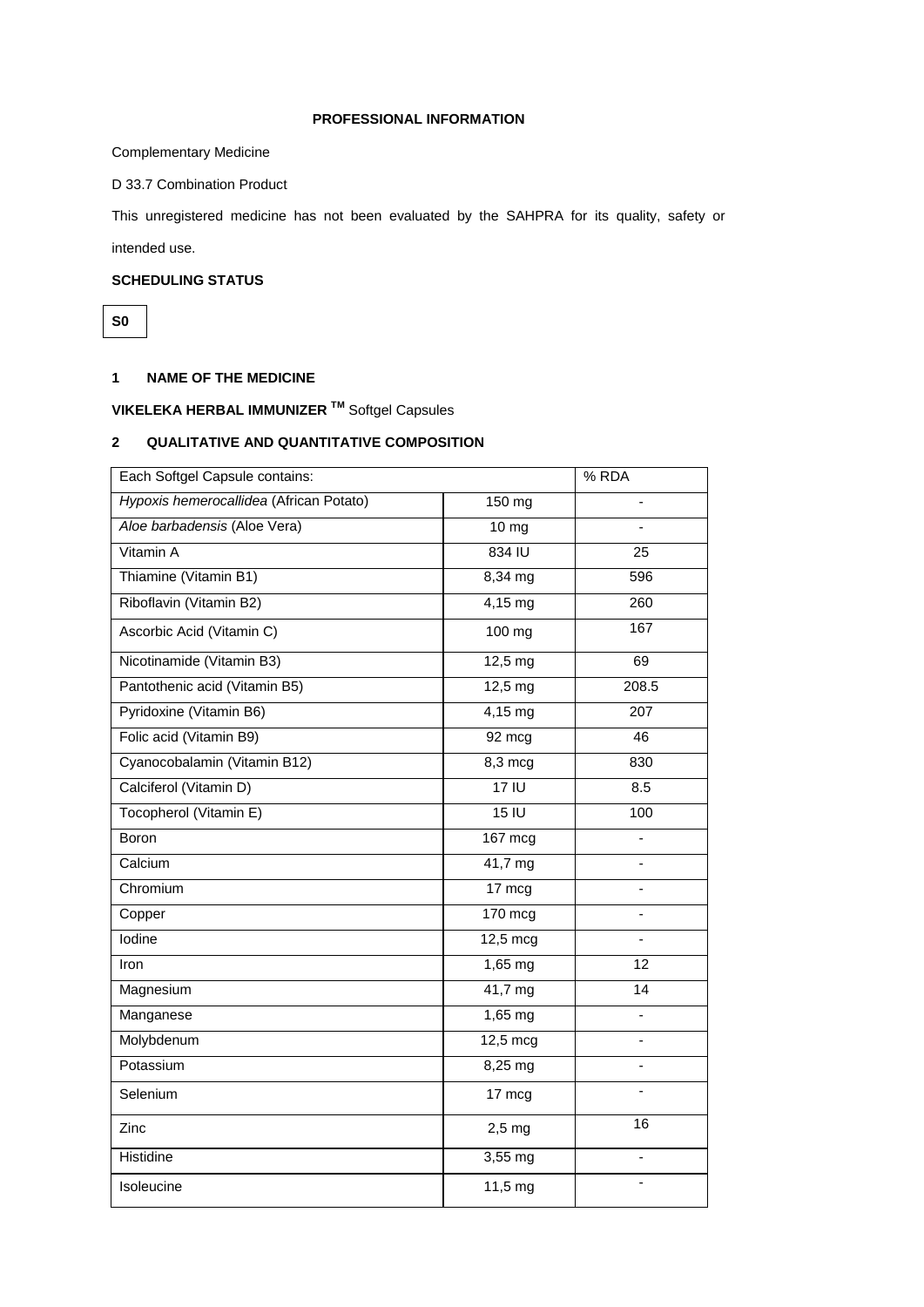| Leucine       | 17,35 mg | -                        |
|---------------|----------|--------------------------|
| Lysine        | 3,45 mg  | $\overline{\phantom{0}}$ |
| Phenylalanine | 3,9 mg   | $\overline{\phantom{0}}$ |
| Threonine     | 5,85 mg  | -                        |
| Valine        | 14,25 mg | ٠                        |
| Cysteine      | 26,05 mg | $\overline{\phantom{0}}$ |

% Recommended daily allowance per capsule

Sugar free.

For a full list of excipients, see section 6.1.

## **3 PHARMACEUTICAL FORM**

Softgel capsules.

Reddish brown, oblong, softgel capsules.

## **4 CLINICAL PARTICULARS**

### **4.1 Therapeutic indications**

VIKELEKA HERBAL IMMUNIZER is a nutritional and immune system supplement for adults.

# **4.2 Posology and method of administration**

## **Posology**

Adults: One capsule to be taken twice daily with a meal, or as directed by a health care professional.

### **Method of administration**

For oral use.

## **4.3 Contraindications**

 Hypersensitivity to any of the ingredients contained in VIKELEKA HERBAL IMMUNIZER (see section 6.1).

## **4.4 Special warnings and precautions for use**

- VIKELEKA HERBAL IMMUNIZER should be used with caution in the presence of a cardiovascular disorder, disorders of the gastro-intestinal tract, diabetes mellitus, liver impairment, renal function impairment and mental disorders. In the presence of such conditions, a healthcare professional should be consulted before taking VIKELEKA HERBAL IMMUNIZER.
- VIKELEKA HERBAL IMMUNIZER contains phenylalanine which may be harmful for people with phenylketonuria.
- VIKELEKA HERBAL IMMUNIZER is not suitable for use by vegetarians.

# **4.5 Interaction with other medicines and other forms of interaction**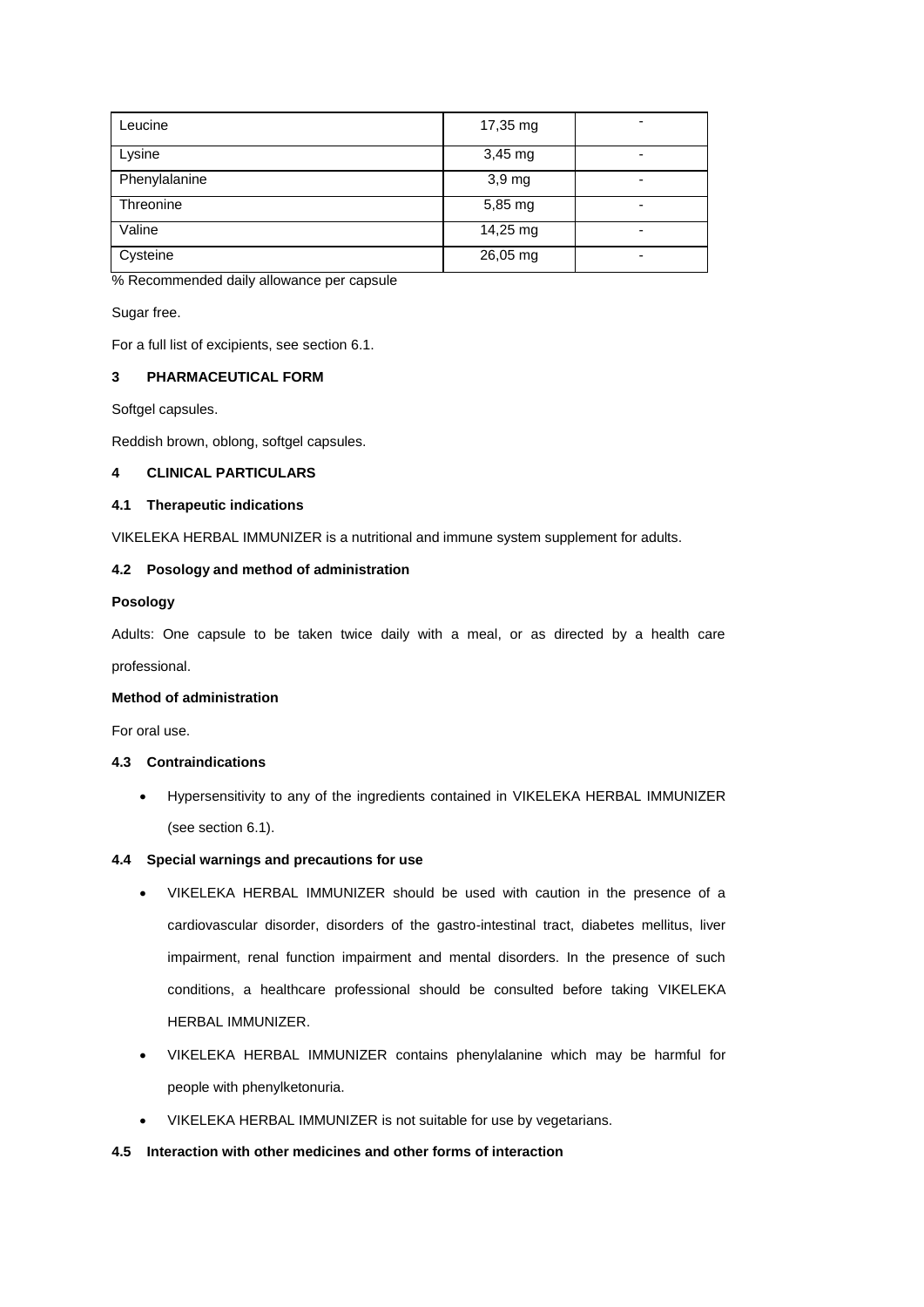Supplementation with VIKELEKA HERBAL IMMUNIZER should be done under the close supervision of a healthcare professional in patients receiving the following medicines:

- Anti-diabetic medicines as VIKELEKA HERBAL IMMUNIZER may lower blood sugar levels. Serum glucose levels should be carefully monitored by a healthcare professional when taking VIKELEKA HERBAL IMMUNIZER.
- Phenytoin (anti-epileptic) and levodopa (anti-parkinsons) as the effect of both may be reduced.
- Retinoids such as isotretinoin indicated for the treatment of acne. There is concern of Vitamin A toxicity where Vitamin A containing supplements and retinoids are used concomitantly.
- Anticoagulants e.g. warfarin. There have been reports of an increased risk of bleeding in patients taking Vitamin E and warfarin concomitantly. This effect is more likely to occur with larger doses of Vitamin E (> 800 IU).
- Anti-infectives (e.g. tetracyclines and fluoroquinolones), bisphosphonates and levothyroxine as their absorption and efficacy may be reduced when used concomitantly with supplements containing calcium and magnesium.

Caution should be exercised when supplementing with VIKELEKA HERBAL IMMUNIZER in patients receiving the following medicines: Angiotensin-converting enzyme inhibitors or angiotensin receptor blockers, digoxin, diuretics, corticosteroids, indomethacin and levothyroxine.

### **4.6 Fertility, pregnancy and lactation**

VIKELEKA HERBAL IMMUNIZER is not recommended for pregnant and lactating women.

### **4.7 Effects on ability to drive and use machines**

VIKELEKA HERBAL IMMUNIZER can cause drowsiness or dizziness. You should be aware of how you react to VIKELEKA HERBAL IMMUNIZER before you drive or use machinery.

### **4.8 Undesirable effects**

The following side effects have been reported when supplementing with *Hypoxis hemerocallidea*  (African potato), *Aloe barbadensis* (Aloe Vera), vitamins, minerals and amino acids. The frequency is unknown.

### *Gastrointestinal disorders:*

Nausea, vomiting, diarrhoea, constipation, abdominal cramps, indigestion.

*Nervous system disorders:*

Dizziness, irritability, headaches, insomnia, drowsiness, depression, hallucination and loss of concentration.

*Skin and subcutaneous tissue disorders:*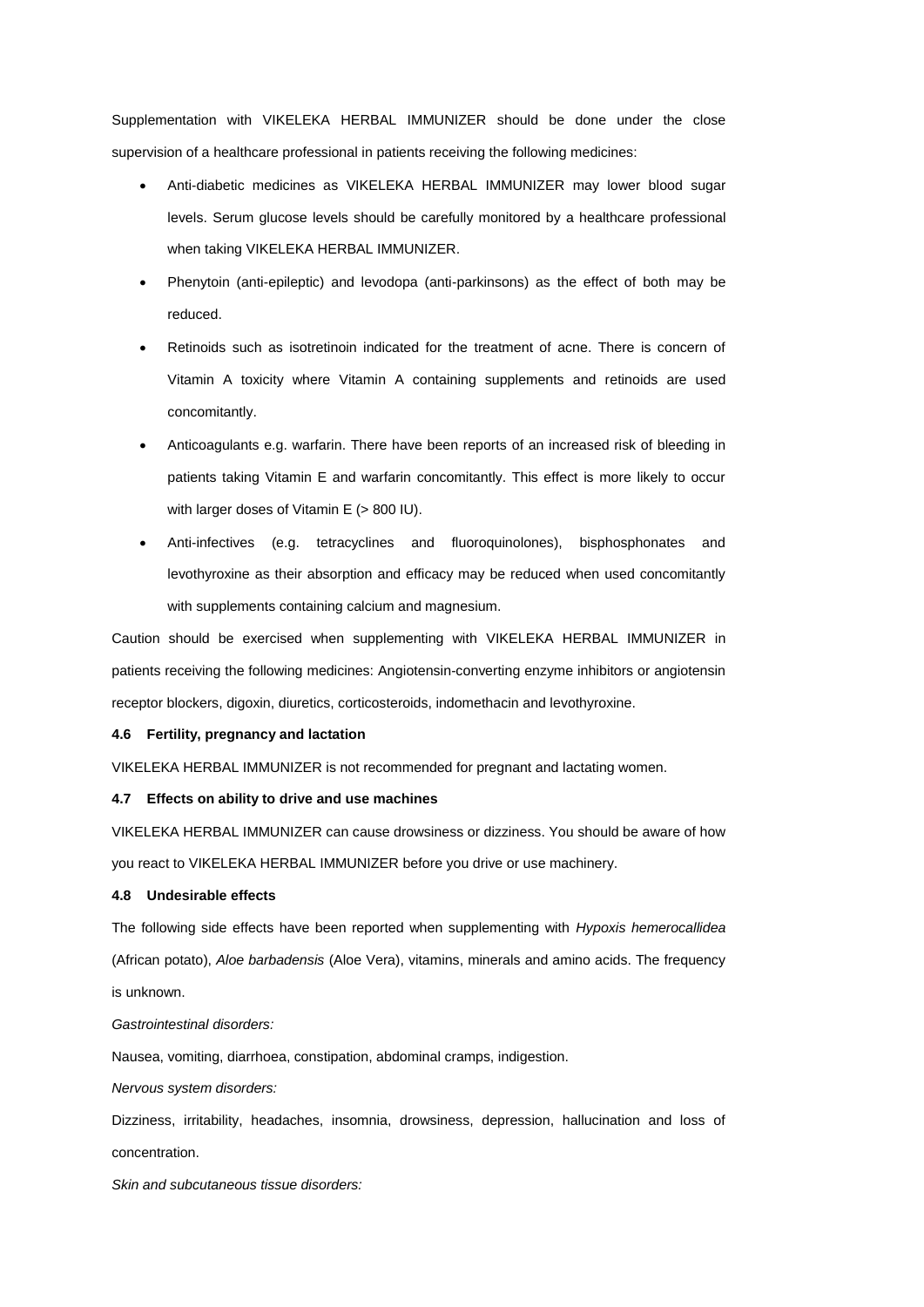Dermatitis, skin rash, dryness of the skin and itchiness.

*Reporting of suspected adverse reactions* 

Reporting suspected adverse reactions after authorisation of the medicine is important. It allows continued monitoring of the benefit/risk balance of the medicine. Health care providers are asked to report any suspected adverse reactions to SAHPRA via the "**6.04 Adverse Drug Reactions & Quality Problem Reporting Form**", found online under SAHPRA's publications:

[https://sahpra.org.za/wp-content/uploads/2020/01/6.04\\_ARF1\\_v5.1\\_27Jan2020.pdf](https://sahpra.org.za/wp-content/uploads/2020/01/6.04_ARF1_v5.1_27Jan2020.pdf)

### **4.9 Overdose**

The symptoms of overdosage can be any of those described under section 4.8 above. The treatment of overdosage is symptomatic and supportive.

### **5 PHARMACOLOGICAL PROPERTIES**

### **5.1 Pharmacodynamic properties**

Complementary Medicine

D 33.7 Combination Product

VIKELEKA HERBAL IMMUNIZER is a nutritional and immune system supplement for adults. It contains a combination of herbal medicines, vitamins, minerals and amino acids all of which support the body's immune system and have been attributed with the following activity.

| Hypoxis hemerocallidea           |                                                                                                                                                                                           |
|----------------------------------|-------------------------------------------------------------------------------------------------------------------------------------------------------------------------------------------|
| (African Potato) and             | Provide a rich source of sterols and sterolins that have been                                                                                                                             |
| Aloe barbadensis (Aloe           | attributed to supporting a healthy immune system.                                                                                                                                         |
| Vera)                            |                                                                                                                                                                                           |
| Vitamin A                        | For the maintenance of good vision and healthy skin, nails and hair.                                                                                                                      |
| Thiamine<br>(Vitamin B1)         | Required for the release of energy from glucose, and for the<br>transformation of carbohydrates to fat. Maintains healthy nerve<br>function.                                              |
| Riboflavin                       | For the production of energy from protein, fat and carbohydrate.                                                                                                                          |
| (Vitamin B2)                     | Helps maintain healthy skin.                                                                                                                                                              |
| Ascorbic Acid<br>(Vitamin C)     | Plays a role in maintaining healthy gums, skin and connective tissue.<br>Helps with the absorption of iron from food. Functions as a tissue<br>antioxidant thereby keeping cells healthy. |
| Nicotinamide                     | Helps the body in protein metabolism and the conversion of fats and                                                                                                                       |
| (Vitamin B3)                     | carbohydrates into energy.                                                                                                                                                                |
| Pantothenic acid<br>(Vitamin B5) | Plays a role in the metabolism of fatty acids, glucose and proteins for<br>energy production. Helps maintain healthy skin and mucous<br>membranes.                                        |
| Pyridoxine                       | For energy release from protein, carbohydrates and fat. Plays a role                                                                                                                      |
| (Vitamin B6)                     | in amino acid metabolism. Helps maintain healthy skin.                                                                                                                                    |
| Folic acid                       | Plays a role in the metabolism of cell division and in the regeneration                                                                                                                   |
| (Vitamin B9)                     | of blood and cells.                                                                                                                                                                       |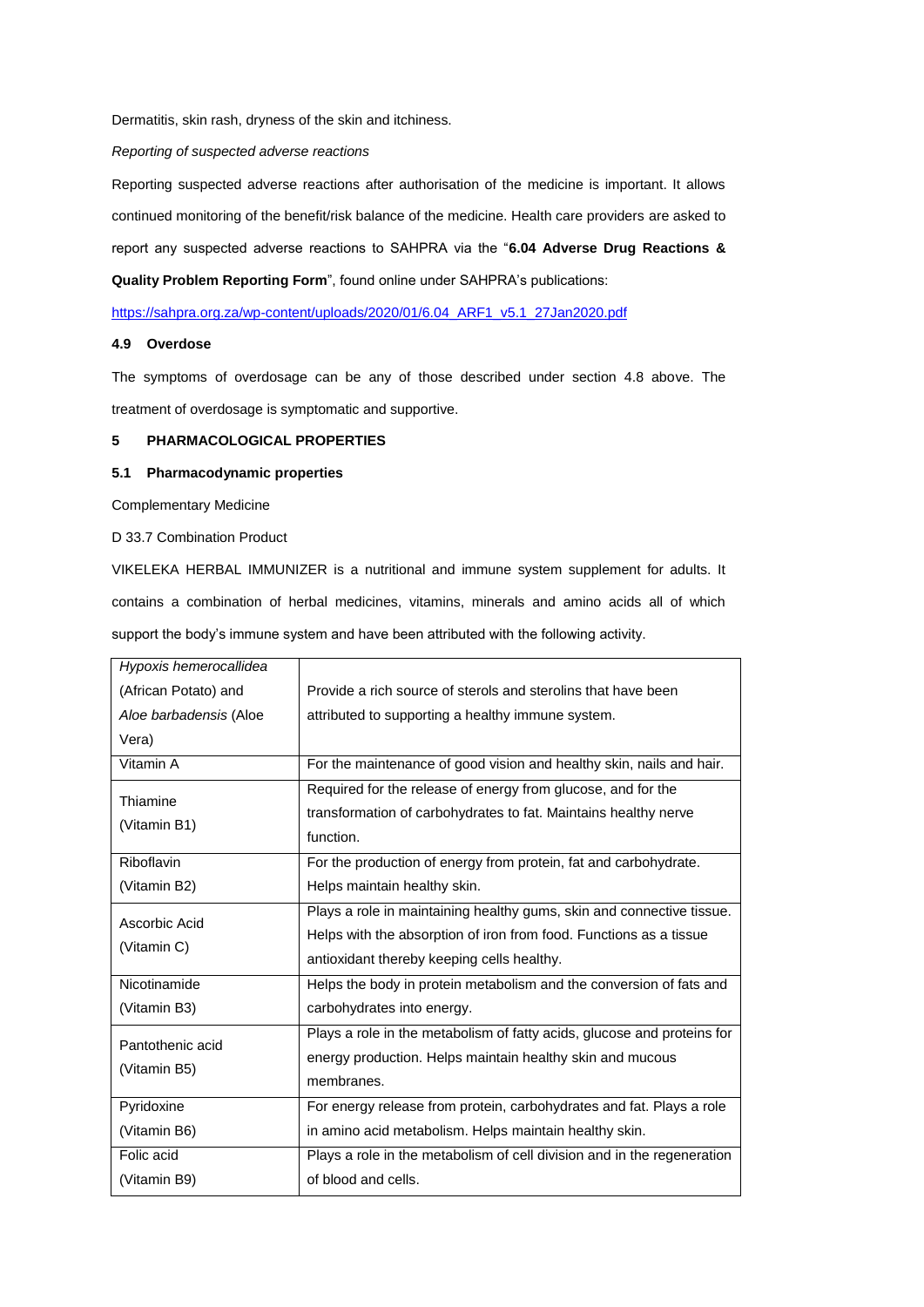| Cyanocobalamin (Vitamin | Contributes to the health of the nervous system and is involved in      |
|-------------------------|-------------------------------------------------------------------------|
| B12)                    | the manufacture of red blood cells.                                     |
| Calciferol              | For the maintenance of healthy bones and teeth. Helps the body          |
| (Vitamin D)             | utilise calcium which is necessary for the normal development and       |
|                         | maintenance of strong bones and teeth.                                  |
| Tocopherol              | Functions as a tissue antioxidant thereby keeping cells healthy.        |
| (Vitamin E)             | Protects unsaturated fatty acids and vitamin A against oxidation in     |
|                         | the body (natural antioxidant).                                         |
| Boron                   | Plays a role in mineral metabolism and membrane function.               |
| Calcium                 | Helps maintain healthy bones and teeth.                                 |
| Chromium                | Helps regulate blood sugar levels.                                      |
| Copper                  | Plays a role in the absorption of iron in the body.                     |
| lodine                  | Essential component of important hormones (thyroid).                    |
| Iron                    | Helps maintain healthy red blood cells, which play a role in oxygen     |
|                         | transportation.                                                         |
| Magnesium               | Helps in the utilisation of proteins. Helps and maintains healthy       |
|                         | nervous system metabolism.                                              |
| Manganese               | Helps maintain healthy skin, bone and cartilage.                        |
|                         | Contributes to the functioning of certain enzyme dependant              |
| Molybdenum              | processes including the metabolism of iron.                             |
|                         | Plays a role in fluid balance, acid-base balance, various chemical      |
| Potassium               | reactions in the body, transmission of nerve signals, the break down    |
|                         | and use of carbohydrates, building protein and muscle, muscle           |
|                         | contractions and normal body growth.                                    |
| Selenium                | Helps the body with the production of antioxidant enzymes which         |
|                         | play a role in preventing cell damage                                   |
| Zinc                    | Plays a vital role in growth and maintenance of the human body; it      |
|                         | plays a role in cell division, reproductive health, the immune system,  |
|                         | wound healing, taste, smell and appetite, skin, hair, nails, vision and |
|                         | thyroid function.                                                       |

The following are essential amino acids the body cannot make (enough of) and can be obtained

only from diet. Supplementation can assist in providing the requirements.

| Histidine<br>(semi-essential) | Required for growth and for the repair of tissues. It is also required<br>for the maintenance of a healthy nervous system and for |
|-------------------------------|-----------------------------------------------------------------------------------------------------------------------------------|
|                               | manufacture of both red and white blood cells. It assists the body                                                                |
|                               | against damage caused by radiation and in removing heavy metals<br>from the body.                                                 |
|                               |                                                                                                                                   |
|                               | Plays a role in muscle recovery after physical exercise and it is                                                                 |
| Isoleucine                    | needed for the formation of haemoglobin as well as assisting with                                                                 |
|                               | regulation of blood sugar levels as well as energy levels. It is also                                                             |
|                               | involved in blood-clot formation.                                                                                                 |
| Leucine                       | Plays a role in the regulation of blood-sugar levels, growth and                                                                  |
|                               | repair of muscle tissue (bones, skin and muscles), growth hormone                                                                 |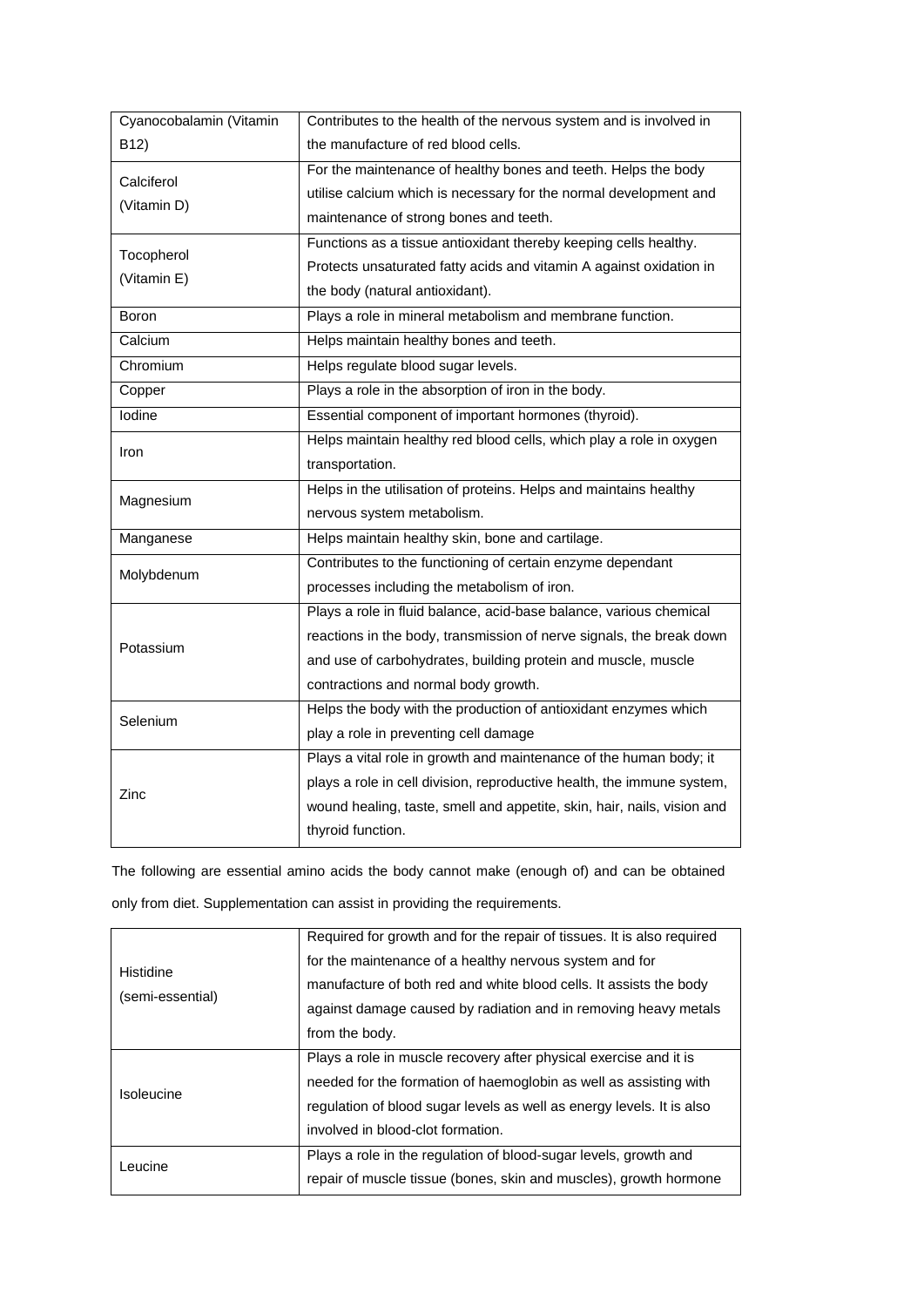|               | production, wound healing and energy regulation.                           |
|---------------|----------------------------------------------------------------------------|
|               | Required for muscle growth and bone development. It assists in             |
| Lysine        | calcium absorption and maintaining the correct nitrogen balance in         |
|               | the body and maintaining lean body mass.                                   |
| Phenylalanine | Helps to elevate the mood since it is so closely involved with the         |
|               | nervous system. It also helps with memory and learning.                    |
| Threonine     | Helps maintain a proper protein balance in the body, as well as            |
|               | assist in the formation of collagen and elastin in the skin.               |
| Valine        | Needed for muscle metabolism, repair and growth of tissue and              |
|               | maintaining the nitrogen balance in the body.                              |
|               | Required for the maintenance of healthy skin, hair and nails. It           |
| Cysteine      | assists with the detoxification of the body. It assists in skin elasticity |
|               | and texture.                                                               |

# **5.2 Pharmacokinetic properties**

No information is available.

## **6 PHARMACEUTICAL PARTICULARS**

## **6.1 List of excipients**

Gelatin wet solution

Iron oxide red

Lecithin 450-M

Purified water

Sunflower oil

Wax mixture

## **6.2 Incompatibilities**

Not applicable.

# **6.3 Shelf life**

24 months.

# **6.4 Special precautions for storage**

Store in a cool dry place below 25 °C. Keep well closed in the original container.

Keep out of reach of children.

# **6.5 Nature and contents of container**

Soft-Gel Capsules in white HDPE plastic containers of 30's and 60's.

VIKELEKA HERBAL IMMUNIZER is Halaal certified with the NIHT(National independent Halaal

Trust)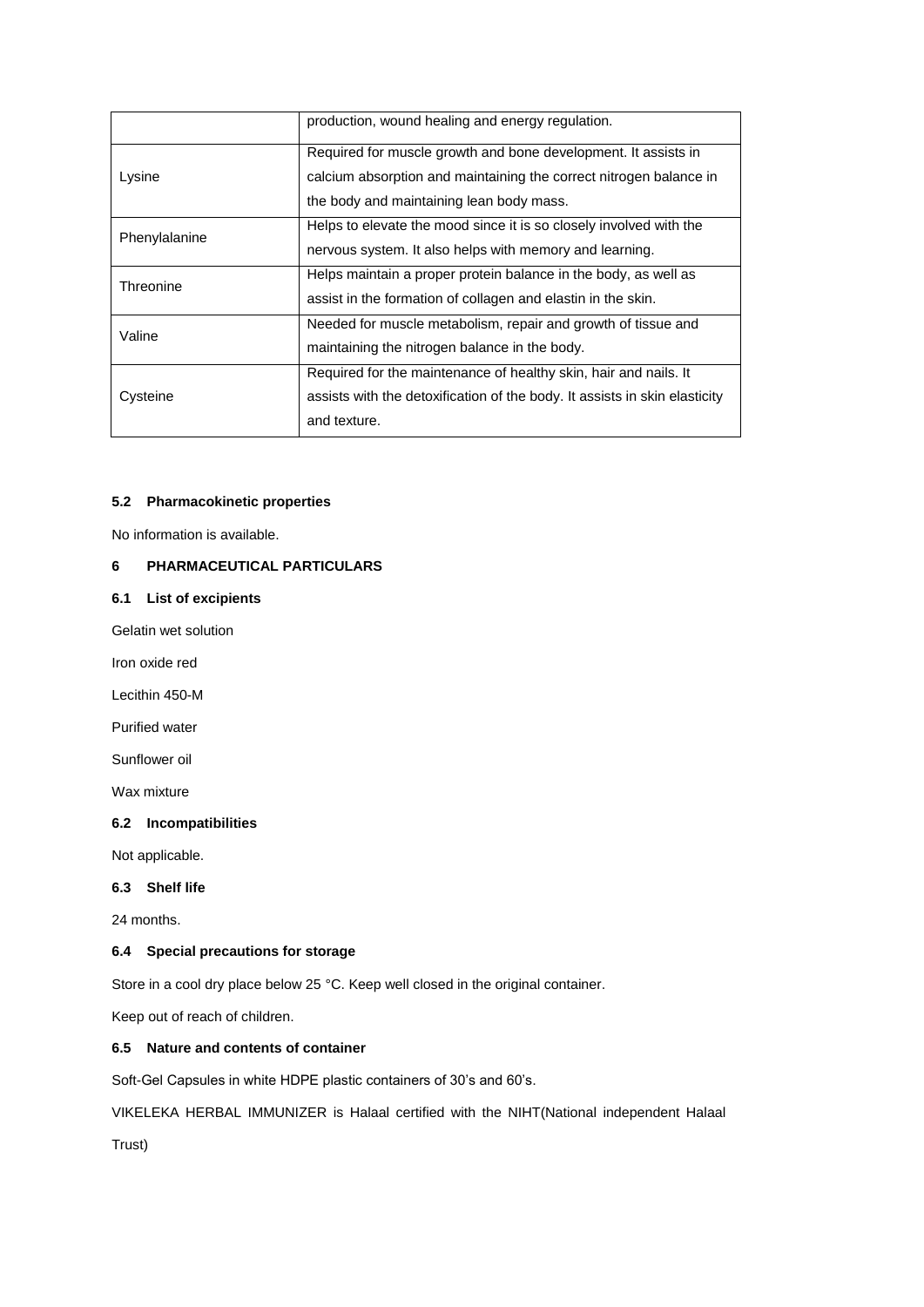## **6.6 Special precautions for disposal and other handling**

No special requirements.

# **7 HOLDER OF CERTIFICATE OF REGISTRATION**

Vikeleka Herbal Pharmaceuticals CC

Office 416, 197 Peter Mokaba Road, Morningside, Durban, 4001

031 2073007

customerservices@vikeleka.com

[www.vikeleka.com](http://www.vikeleka.com/)

# **8 REGISTRATION NUMBER**

To be allocated

# **9 DATE OF FIRST AUTHORISATION/RENEWAL OF THE AUTHORISATION**

Date of publication: October 2020

# **10 DATE OF REVISION OF THE TEXT**

January 2021

*Scroll down for Immunizer Professional Information (Afrikaans)*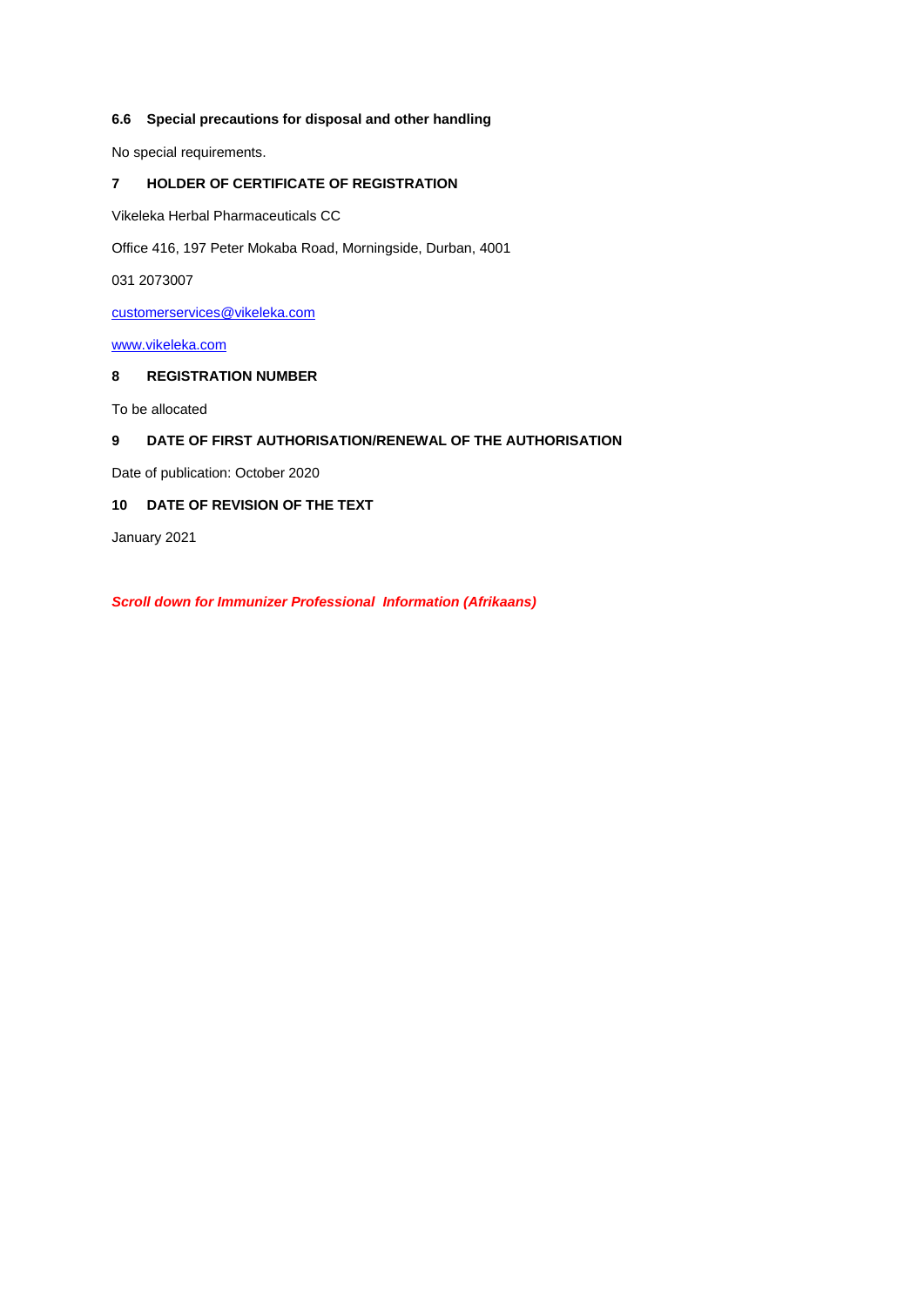### **PROFESSIONELE INLIGTING**

Komplementêre medisyne

D 33.7 Kombinasie Produk

Hierdie ongeregistreerde medisyne is nie deur die SAHPRA geëvalueer in terme van kwaliteit,

veiligheid of die beöogde gebruik nie.

# **SKEDULERINGSTATUS**

**S0**

# **1 NAAM VAN DIE MEDISYNE**

# **VIKELEKA HERBAL IMMUNIZERTM Sagtejelkapsules**

# **2 KWALITATIEWE EN KWANTITATIEWE SAMESTELLING**

| Elke sagtejelkapsule bevat:               |                    | $\overline{\%}$ ADT          |
|-------------------------------------------|--------------------|------------------------------|
| Hypoxis hemerocallidea (Afrika-aartappel) | 150 mg             |                              |
| Aloe barbadensis (Aloe Vera)              | $10 \, \text{mg}$  |                              |
| Vitamien A                                | 834 IU             | 25                           |
| Tiamien (Vitamien B1)                     | 8,34 mg            | 596                          |
| Riboflavien (Vitamien B2)                 | $4,15$ mg          | 260                          |
| Askorbiensuur (Vitamien C)                | $100$ mg           | 167                          |
| Nikotinamied (Vitamien B3)                | 12,5 mg            | 69                           |
| Pantoteensuur (Vitamien B5)               | $12,5$ mg          | 208.5                        |
| Piridoksien (Vitamien B6)                 | $4,15$ mg          | 207                          |
| Foliensuur (Vitamien B9)                  | 92 mcg             | 46                           |
| Sianokobalamien (Vitamien B12)            | $8,3 \text{ mcg}$  | 830                          |
| Kalsiferol (Vitamien D)                   | 17 <sup>1</sup>    | 8.5                          |
| Tokoferol (Vitamien E)                    | 15 <sub>1</sub>    | 100                          |
| Boron                                     | 167 mcg            | ÷,                           |
| Kalsium                                   | 41,7 mg            |                              |
| Chroom                                    | 17 mcg             |                              |
| Koper                                     | 170 mcg            |                              |
| Jodium                                    | $12,5 \text{ mcg}$ |                              |
| Yster                                     | 1,65 mg            | 12                           |
| Magnesium                                 | 41,7 mg            | 14                           |
| Mangaan                                   | 1,65 mg            | $\qquad \qquad \blacksquare$ |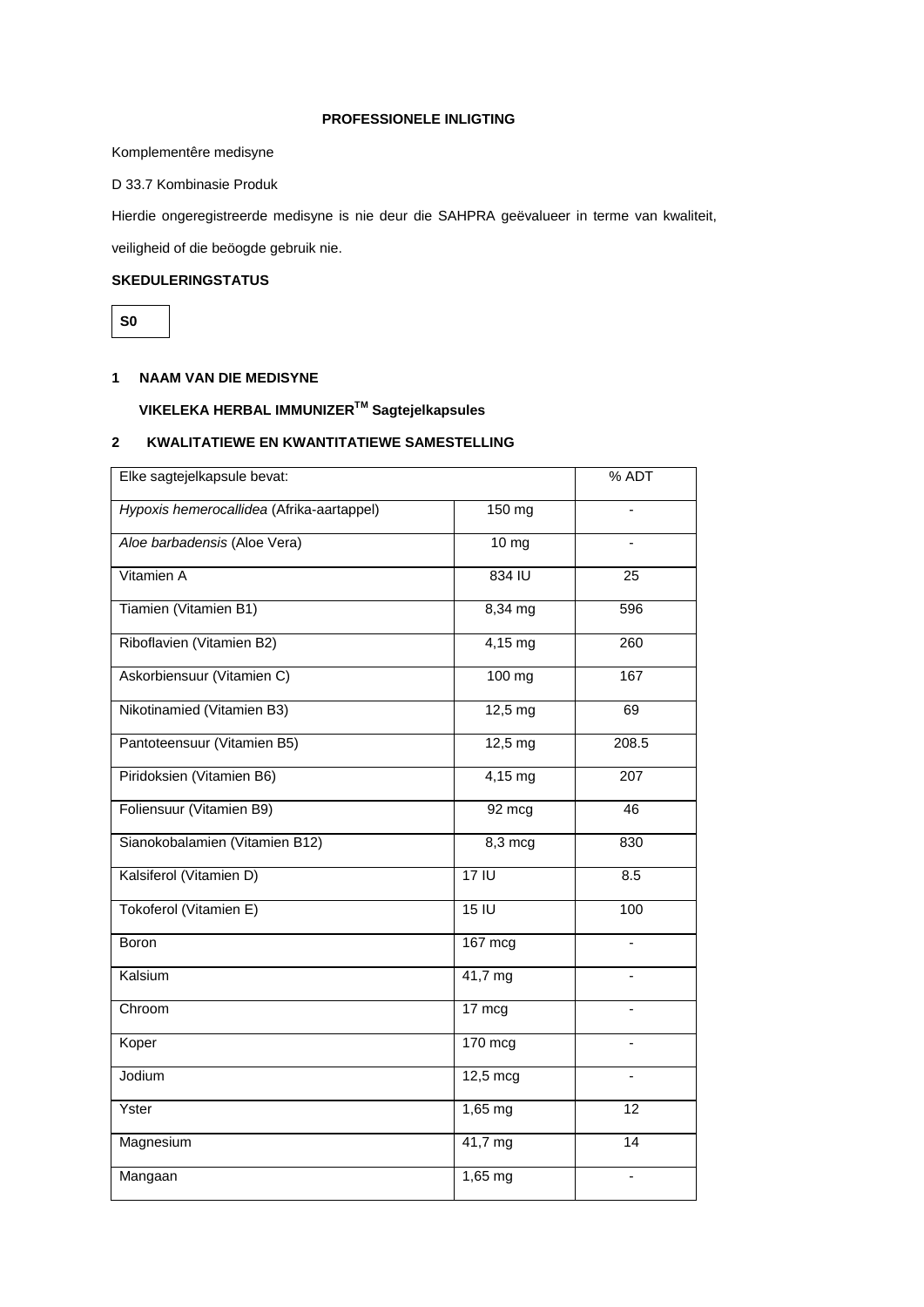| Molibdeen     | 12,5 mcg |                          |
|---------------|----------|--------------------------|
| Kalium        | 8,25 mg  | $\overline{\phantom{a}}$ |
| Selenium      | 17 mcg   | $\overline{\phantom{a}}$ |
| Sink          | $2,5$ mg | 16                       |
| Histidien     | 3,55 mg  | $\overline{\phantom{a}}$ |
| Isoleusien    | 11,5 mg  |                          |
| Leusien       | 17,35 mg | -                        |
| Lisien        | 3,45 mg  | -                        |
| Fenielalanien | 3,9 mg   | -                        |
| Treonien      | 5,85 mg  | -                        |
| Valien        | 14,25 mg | -                        |
| Sistien       | 26,05 mg | $\overline{\phantom{a}}$ |

% Aanbevole daaglikse toelaag per kapsule

Suikervry.

Vir 'n volledige lys van onaktiewe stowwe, sien afdeling 6.1

VIKELEKA HERBAL IMMUNIZER is halaal gesertifiseerd deur NIHT.

## **3 FARMASEUTIESE VORM**

Sagtejelkapsules.

Rooibruin, langwerpige, sagtejelkapsules.

# **4 KLINIESE BESONDERHEDE**

### **4.1 Terapeutiese indikasies**

VIKELEKA HERBAL IMMUNIZER is 'n voedings- en immuunstelselaanvulling vir volwassenes.

# **4.2 Posologie en metode van toediening**

### **Posologie**

Volwassenes: Een kapsule twee keer per dag saam met 'n maaltyd, of soos deur 'n gesondheidsorgkundige aangedui.

### **Metode van toediening**

Vir orale gebruik.

### **4.3 Kontraindikasies**

 Hipersensitiwiteit vir enige van die bestanddele wat in die produk voorkom (sien afdeling 6.1).

### **4.4 Spesiale waarskuwings en voorsorgmaatreëls vir gebruik**

 VIKELEKA HERBAL IMMUNIZER moet met versigtigheid gebruik word in die geval van enige kardiovaskulêre versteuring, versteurings van die spysverteringskanaal, diabetes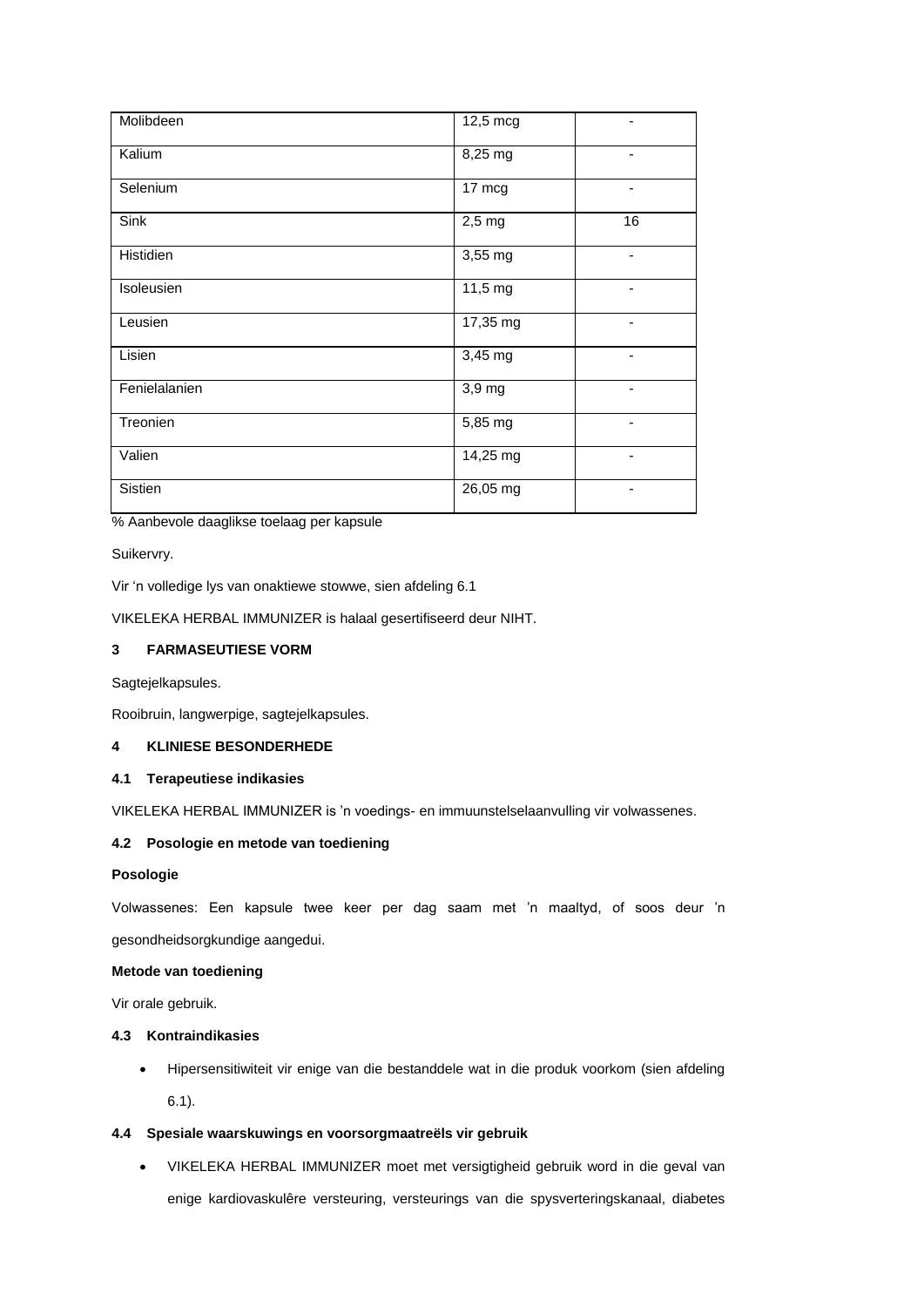miëlitis, lewerskade, gebrekkige nierfunksie en geestesiektes. Waar sulke toestande voorkom, moet 'n gesondheidsorgwerker geraadpleeg word voordat VIKELEKA HERBAL VIKELEKA HERBAL IMMUNIZER gebruik word.

 VIKELEKA HERBAL IMMUNIZER bevat fenielalanien wat skadelik kan wees vir persone met fenielketonurie.

### **4.5 Interaksie met ander medisyne en ander vorms van interaksie**

Aanvulling met VIKELEKA HERBAL IMMUNIZER moet onder noukeurige toesig van 'n gesondheidsorgwerker gebruik word deur pasiënte wat die volgende medikasie gebruik:

- Antidiabetiese medikasie VIKELEKA HERBAL IMMUNIZER kan bloedsuikervlakke verlaag. Bloedglukosevlakke moet noukeurig deur 'n gesondheidspraktisyn gemoniteer word as VIKELEKA HERBAL IMMUNIZER gebruik word.
- Fenitoïen (anti-epilepties) en levodopa (teen Parkinson se siekte) omdat die uitwerking van albei verminder kan word.
- Retinoïede soos isotretinoïen wat vir die behandeling van aknee gebruik word. Daar bestaan kommer oor vitamien A-toksisiteit indien aanvullings wat vitamien A bevat en retinoïede saamlopend gebruik word.
- Antistolmiddels bv. warfarien. Aanmeldings van 'n verhoogde risiko van bloeding in pasiënte wat vitamien E en warfarien saam gebruik, kom voor. Daar is 'n groter moontlikheid dat hierdie effek sal voorkom by groter dosisse van vitamien E (>800 IU).
- Disinfeksiemiddels (bv. tetrasiklien en fluoorkinolone), bisfosfonate en levotiroksien omdat die absorpsie en doeltreffendheid daarvan verminder kan word indien dit saam met aanvullings wat kalsium en magnesium bevat, gebruik word.

Omsigtigheid moet aan die dag gelê word wanneer VIKELEKA HERBAL IMMUNIZER as aanvulling gebruik word vir pasiënte wat die volgende medikasie ontvang: Angiotensienomskakelende ensieminhibeerders of angiotensienreseptorblokkeerders, digoksien, diuretika, kortikosteroïede, indometasien en levotiroksien.

### **4.6 Fertiliteit, swangerskap en laktasie**

VIKELEKA HERBAL IMMUNIZER word nie vir swanger en borsvoedende vrouens aanbeveel nie.

### **4.7 Effekte op die vermoë om te bestuur en gebruik van masjinerie**

VIKELEKA HERBAL IMMUNIZER kan lomerigheid of duiseligheid veroorsaak. Jy moet seker maak dat jy nie betrokke raak in die bogenoemde aktiwiteite nie, totdat jy bewus is tot en met watter mate VIKELEKA HERBAL IMMUNIZER jou affekteer nie.

#### **4.8 Ongewenste effekte**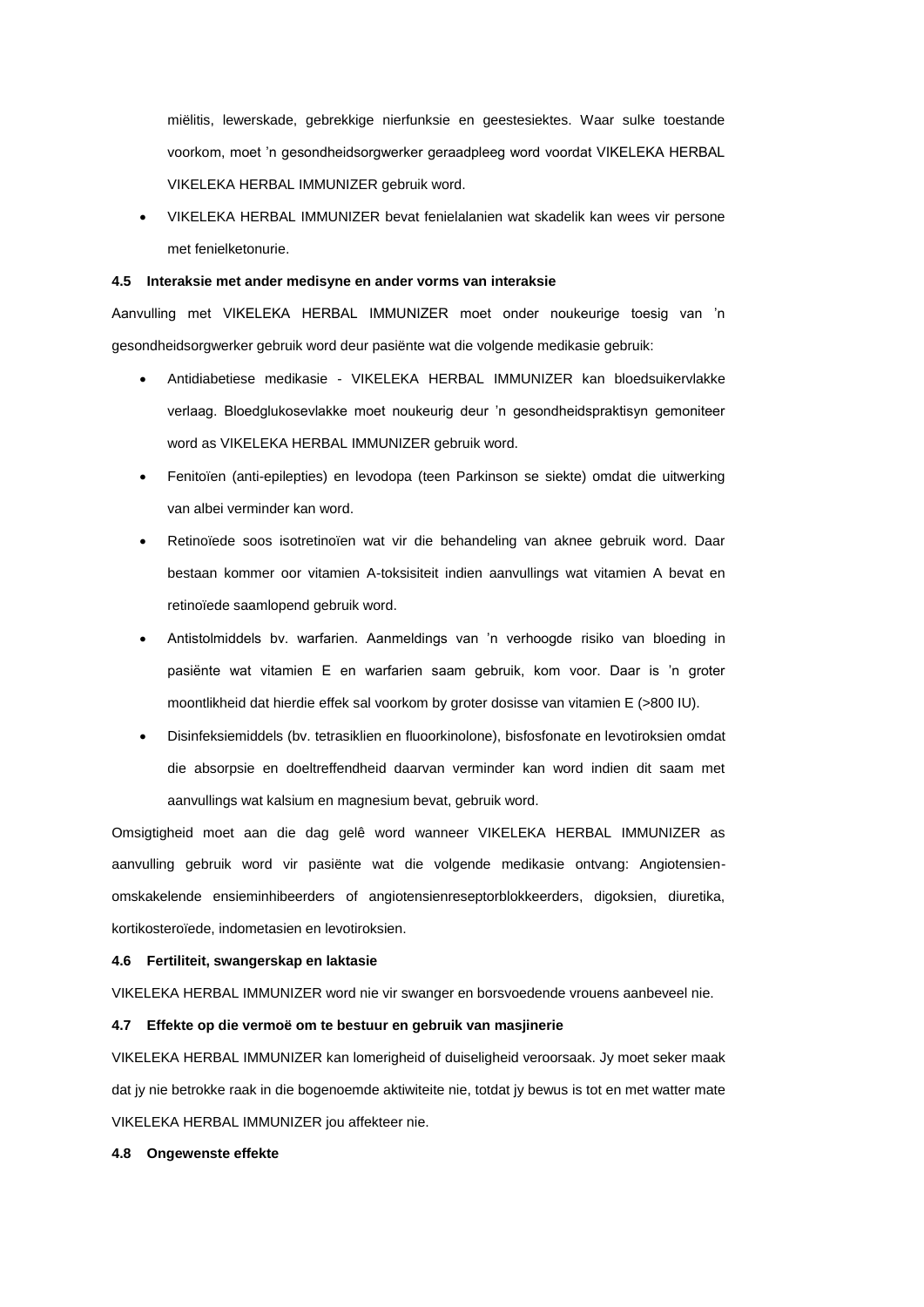Die volgende newe-effekte is aangemeld met die gebruik van aanvullings wat *Hypoxis hemerocallidea* (Afrika-aartappel), *Aloe barbadensis* (Aloe Vera), vitamiene, minerale en aminosure bevat. Die voorkoms van die newe-effekte is onbekend.

*Spysverteringsongesteldhede:*

Naarheid, vomering, diarree, hardlywigheid, maagkrampe, slegte spysvertering.

*Ongesteldhede van die senuweestelsel:*

Duiseligheid, geïrriteerdheid, hoofpyn, slapeloosheid, lomerigheid, depressie, hallusinasies en verlies aan konsentrasie.

*Vel- en onderhuidse aandoenings:*

Dermatitis, veluitslag, droogheid van die vel, jeukerigheid.

### **Aanmelding van vermoedelike ongewenste reaksies**

Aanmelding van vermoedelike ongewenste reaksies na goedkeuring van die medisyne is belangrik. Dit laat volgehoue monitering van die voordeel/risiko balans van die medisyne toe. Gesondheidsorg werkers word versoek om enige vermoedeilike ongewenste reaksies by SAHPRA aan te meld via die **"6.04 Adverse Drug Reactions & Quality Problem Reporting Form"**, wat aanlyn gevind kan word onder SAHPRA se publikasies:

[https://sahpra.org.za/wp-content/uploads/2020/01/6.04\\_ARF1\\_v5.1\\_27Jan2020.pdf.](https://sahpra.org.za/wp-content/uploads/2020/01/6.04_ARF1_v5.1_27Jan2020.pdf)

### **4.9 Oordosering**

Die simptome van oordosering kan enige van dié wees wat onder afdeling 4.8 hierbo beskryf is.

Die behandeling van oordosering is simptomaties en ondersteunend.

### **5 FARMAKOLOGIESE EIENSKAPPE**

### **5.1 Farmakodinamiese eienskappe**

Komplementêre medisyne

Kombinasie Produk

D 33.7 Kombinasie Produk

VIKELEKA HERBAL IMMUNIZER is 'n voedings- en immuunstelselaanvuller vir volwassenes. Dit

bevat 'n kombinasie van kruiegeneesmiddels, vitamiene, minerale en aminosure wat almal die

liggaam se immuunstelsel ondersteun en waaraan die volgende werking toegeskryf word:

| Hypoxis hemerocallidea |                                                                                     |
|------------------------|-------------------------------------------------------------------------------------|
| (Afrika-aartappel) en  | Verskaf 'n ryk bron van sterol en sterolien wat help met die ondersteuning van 'n   |
| Aloe barbadensis (Aloe | gesonde immuunstelsel.                                                              |
| Vera)                  |                                                                                     |
| Vitamien A             | Vir die handhawing van goeie sig en gesonde vel, naels en hare.                     |
| Tiamien                | Noodsaaklik vir die vrystelling van energie uit glukose, en vir die verandering van |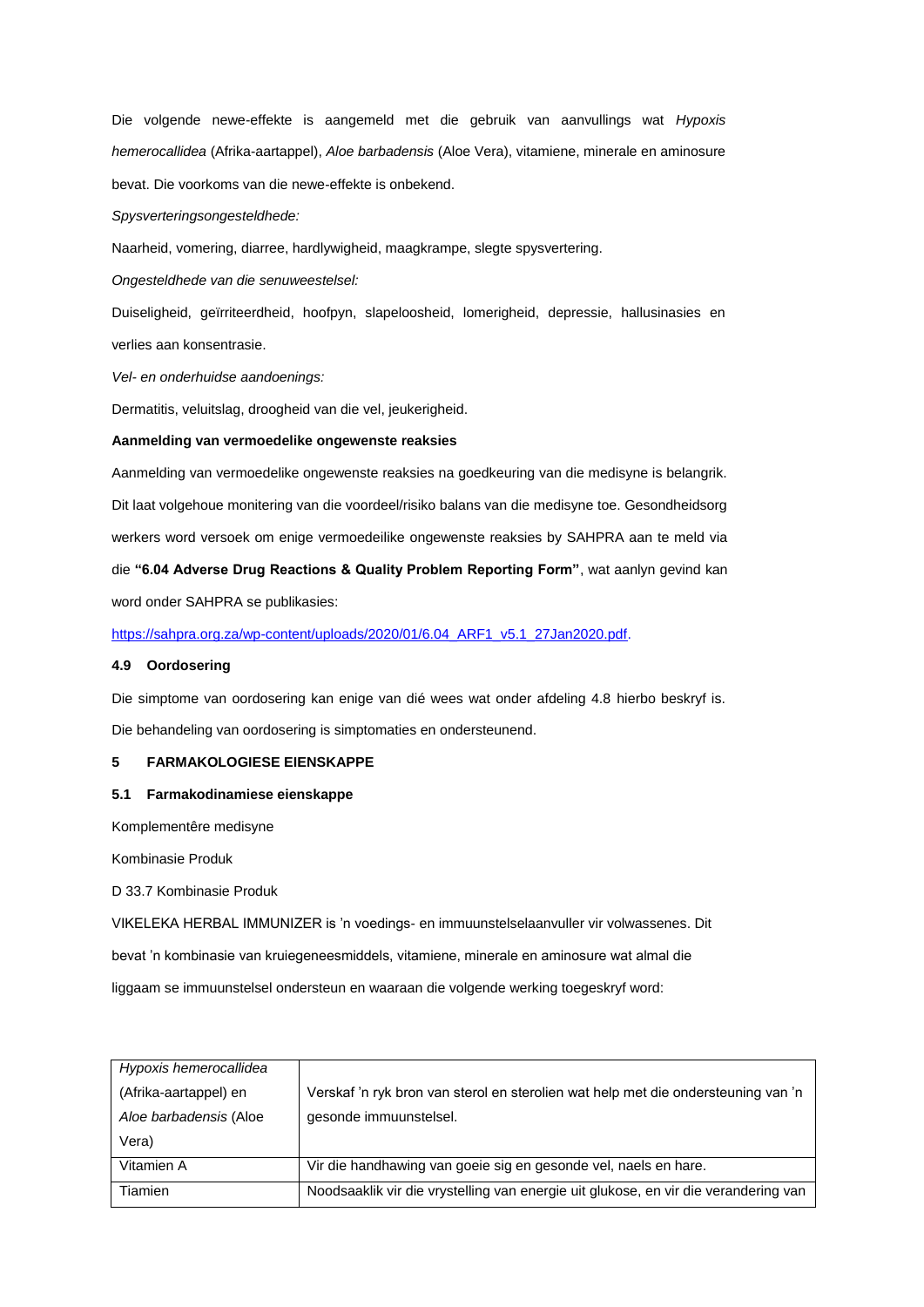| (Vitamien B1)              | koolhidrate in vet. Handhaaf gesonde senuweefunksie.                                |
|----------------------------|-------------------------------------------------------------------------------------|
| Riboflavien                | Vir die vervaardiging van energie uit proteïne, vet en koolhidrate. Help om die vel |
| (Vitamien B2)              | gesond te hou.                                                                      |
|                            | Speel 'n rol in die instandhouding van gesonde tandvleis, vel en bindweefsel.       |
| Askorbiensuur (Vitamien C) | Help met die absorpsie van yster uit voedsel. Funksioneer as 'n weefsel-            |
|                            | antioksidant waardeur selle gesond gehou word.                                      |
|                            | Help die liggaam met die metabolisme van proteïne en die omskakeling van            |
| Nikotinamied (Vitamien B3) | vette en koolhidrate na energie.                                                    |
| Pantoteensuur              | Speel 'n rol in die metabolisme van vetsure, glukose en proteïne vir die            |
| (Vitamien B5)              | verskaffing van energie. Help om die vel en slymvliese gesond te hou.               |
| Piridoksien                | Vir die vrystelling van energie uit proteïne, koolhidrate en vette. Speel 'n rol in |
| (Vitamien B6)              | die metabolisme van aminosure. Help om die vel gesond te hou.                       |
| Foliensuur                 | Speel 'n rol in die metabolisme van seldeling en in die vernuwing van bloed en      |
| (Vitamien B9)              | selle.                                                                              |
| Sianokobalamien            | Dra by tot die gesondheid van die senuweestelsel en is betrokke by die              |
| (Vitamien B12)             | vervaardiging van rooibloedselle.                                                   |
|                            | Vir die instandhouding van gesonde bene en tande. Help die liggaam om               |
| Kalsiferol                 | kalsium te benut, wat nodig is vir die normale ontwikkeling en instandhouding       |
| (Vitamien D)               | van sterk bene en tande.                                                            |
|                            | Funksioneer as 'n weefsel-antioksidant waardeur selle gesond gehou word.            |
| Tokoferol                  | Beskerm onversadigde vetsure en vitamien A teen oksidasie in die liggaam ('n        |
| (Vitamien E)               | natuurlike antioksidant).                                                           |
|                            | Speel 'n rol in die metabolisme van minerale asook in die werking van               |
| Boron                      | membrane.                                                                           |
| Kalsium                    | Help om bene en tande gesond te hou.                                                |
| Chroom                     | Help om bloedsuikervlakke te reguleer.                                              |
| Koper                      | Speel 'n rol in die absorpsie van yster in die liggaam.                             |
| Jodium                     | Noodsaaklike komponent van belangrike hormone (skildklier).                         |
|                            |                                                                                     |
|                            | Help om rooibloedselle gesond te hou, wat 'n belangrike rol speel in die vervoer    |
| Yster                      | van suurstof.                                                                       |
|                            | Help met die benutting van proteïne. Help om metabolisme van die                    |
| Magnesium                  | senuweestelsel gesond te hou.                                                       |
| Mangaan                    | Help om vel, been en kraakbeen gesond te hou.                                       |
|                            | Dra by tot die werking van sekere ensiemafhanklike prosesse insluitende die         |
| Molibdeen                  | metabolisme van yster.                                                              |
|                            | Speel 'n rol in vloeistofbalans, suurbasisbalans, verskeie chemiese reaksies in     |
|                            | die liggaam, oordrag van senuweeseine, die afbreek en gebruik van koolhidrate,      |
| Kalium                     | die ontwikkeling van proteïne en spiere, spiersametrekking en normale               |
|                            | liggaamsgroei.                                                                      |
|                            | Help die liggaam met die vervaardiging van antioksiderende ensieme wat 'n rol       |
| Selenium                   | speel in die voorkoming van skade aan selle.                                        |
|                            | Speel 'n noodsaaklike rol in groei en instandhouding van die menslike liggaam;      |
| Sink                       | dit is betrokke by seldeling, voortplantingsgesondheid, die immuunstelsel,          |
|                            | genesing van wonde, smaak, reuk en aptyt, vel, hare, naels, visie (sig) en          |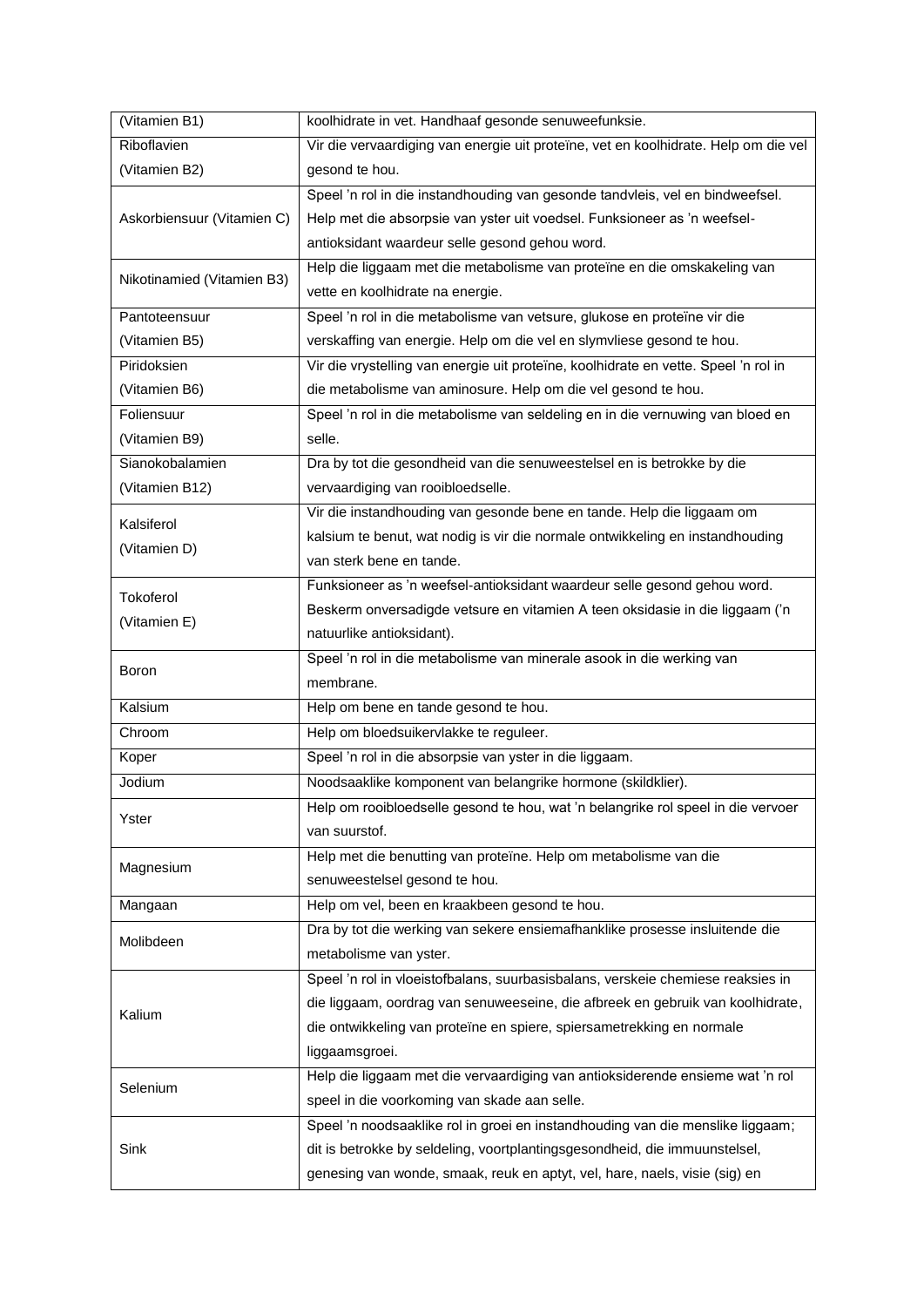| . |
|---|
|   |

Die volgende is noodsaaklike aminosure wat nie (voldoende) deur die liggaam gemaak kan word nie en net deur dieet aangevul kan word. Aanvulling kan help om die vereiste hoeveelheid te voorsien.

|                     | Dit word vereis vir groei en vir die herstel van weefsel. Dit is ook nodig om die    |
|---------------------|--------------------------------------------------------------------------------------|
| <b>Histidien</b>    | senuweestelsel gesond te hou en vir die vervaardiging van beide rooi- en             |
| (deels noodsaaklik) | witbloedselle. Dit help om die liggaam te beskerm teen skade wat deur                |
|                     | bestraling veroorsaak word en om swaar metale uit die liggaam te verwyder.           |
|                     | Speel 'n rol in die herstel van spiere na liggaamlike oefening en is op sigself      |
| Isoleusien          | nodig vir die vorming van hemoglobien asook om te help met die regulering van        |
|                     | bloedsuikervlakke en energievlakke. Dit is ook by bloedstolling betrokke.            |
|                     | Speel 'n rol in die regulering van bloedsuikervlakke, die groei en herstel van       |
| Leusien             | spierweefsel (been, vel en spiere), die vervaardiging van groeihormone,              |
|                     | wondgenesing en energieregulering.                                                   |
| Lisien              | Vereis vir spiergroei en beenontwikkeling. Dit help met kalsiumabsorpsie en hou      |
|                     | die stikstofbalans in die liggaam korrek, en sorg vir slanke liggaamsmassa.          |
|                     | Sistien word benodig om die vel, hare en naels gesond te hou. Dit help met die       |
| Sistien             | ontgifting van die liggaam. Dit lewer 'n bydrae tot die elastisiteit en tekstuur van |
|                     | die vel.                                                                             |
| Fenielalanien       | Help om die gemoed goed te laat voel omdat dit so nou by die senuweestelsel          |
|                     | betrokke is. Dit help ook met geheue en studie.                                      |
| Treonien            | Help om die regte proteïenbalans in die liggaam in stand te hou, en help ook met     |
|                     | die vorming van kollageen en elastien in die vel.                                    |
| Valien              | Is nodig vir spiermetabolisme, herstel en groei van weefsel, en hou die              |
|                     | stikstofbalans in die liggaam in stand.                                              |

### **5.2 Farmakokinetiese eienskappe**

Geen inligting is beskikbaar nie.

## **6 FARMASEUTIESE EIENSKAPPE**

### **6.1 Lys van onaktiewe bestanddele**

Gelatien in vogtige oplossing

Lesitien 450-M

Rooi ysteroksied

Sonneblomolie

Wasmengsel

Water, gesuiwer

### **6.2 Onverenigbaarhede**

Nie van toepassing nie.